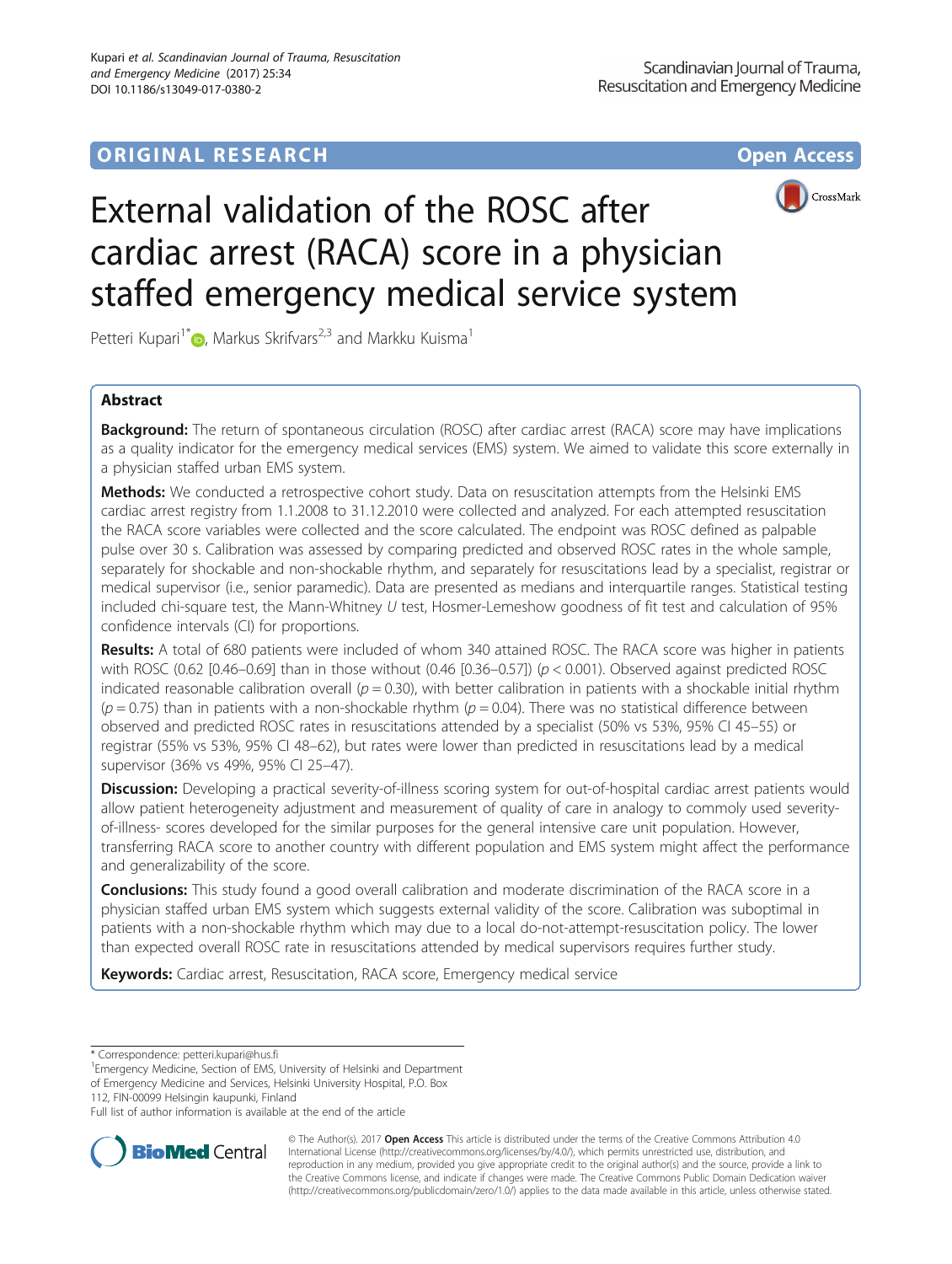# Background

The incidence of out-of hospital cardiac arrest (OHCA) in Europe is estimated to be 37-55/100,000 inhabitants per year [\[1](#page-6-0), [2\]](#page-6-0). Because of the major burden that OHCA patients cause to EMS systems and hospitals worldwide quality assurance is paramount [\[3](#page-6-0)]. This has resulted in attempts to develop means for predicting survival and comparing pre-hospital care of OHCA patients [[4](#page-6-0)–[11](#page-6-0)]. Outcome of OHCA vary: in high-quality EMS systems spontaneous circulation may be achieved in up to 53% of patients at least until hospital admission and discharge rates are reported to be between 14 and 20% while much lower rates are reported from other EMS systems [[1, 3](#page-6-0), [12](#page-6-0), [13\]](#page-6-0). The comparability of different cohorts has been questioned and direct outcome comparisons may also be affected by alternating definitions of inclusion and exclusion criteria [[4](#page-6-0)]. There seems to be a considerable need for practical scoring system allowing comparison between these different EMS systems and patient cohorts and thus, serving as a quality indicator.

In 2011 Gräsner and colleagues developed and internally validated a score to predict occurrence of return of spontaneous circulation (ROSC) after out-of hospital cardiac arrest, the so called return of spontaneous circulation after cardiac arrest (RACA) score [[4\]](#page-6-0). The return of spontaneous circulation after cardiac arrest core was developed with data from the German Resuscitation Registry and incorporates multiple pre-resuscitation variables found to have a significant positive or negative impact on the probability of ROSC. Importantly, the RACA score is based on variables available on EMS arrival at the scene; e.g., patient age, gender, aetiology, place and EMS delay. However, RACA score is not designed to be calculated at the scene, influence medical management or to be used as a prognostic tool, in order to determine the success or failure of resuscitation of individual patient.

Since the original study was performed with data from the German Resuscitation Registry, its applicability in other countries with different EMS systems and populations is currently unknown. The aim of this study was to validate externally the RACA score in a physician staffed urban EMS system. We hypothesized that the RACA score would predict ROSC with good calibration and discrimination in a cohort of patients from the Helsinki EMS Utstein-style based cardiac arrest registry.

# Methods

# Setting and patient sample

Helsinki, the capital city of Finland has a population of approximately 580,000 inhabitants served by a threetiered EMS based at eight regional rescue stations. Out-of-hospital resuscitations are attended by a nearest ambulance (BLS, basic life support or ALS, advanced life

support) + a physician unit or medical supervisor ALS unit  $+$  a first responding rescue unit (i.e., fire engine) when appropriate. Resuscitation is always lead either by the physician or the medical supervisor on-duty. EMS physicians are either specialists or experienced registrars of anaesthesiology with intensive care training. Medical supervisors are specially trained senior paramedics capable of executing ALS procedures and further postresuscitation care including intubation and ventilatory support, vasoactive medication and sedation, for example. Local resuscitation protocols followed European Resuscitation Council 2005 and 2010 guidelines during the study period [\[14](#page-6-0)]. The Helsinki EMS has prospectively collected OHCA data according to the Utstein guidelines since 1994. All data are gathered and validated by Helsinki EMS physicians or on-duty medical supervisors.

In the current retrospective cohort study we included all resuscitation attempts occurring from 1.1.2008 to 31.12.2010. For further analysis we excluded resuscitations where EMS physician decided to stop before resuscitation was commenced or any ALS measures initiated. Refraining from further resuscitation was based on a local do-not-attempt-resuscitation (DNAR) policy, patients medical history (e.g., terminal illness), very long delay on starting CPR, patients of whom CA was due to apparently fatal condition or other rare clinical situation where further resuscitation was considered futile. In the Helsinki EMS cardiac arrest registry, a resuscitation attempt is defined as an attempt of intubation (or other advanced airway), defibrillation or the use of adrenaline and/or amiodarone in addition to chest compressions. Similarly, if ROSC is achieved with chest compressions only resuscitation is considered attempted and the case included in the study.

Notably, Helsinki EMS DNAR guidelines includes situations when resuscitation can be stopped after being initiated. Discontinuing of resuscitation is considered in asystole if the arrest is unwitnessed, if the delay of the ambulance exceeds 10 min from call or if ROSC is not achieved despite 20 min of ALS. Similarly, in witnessed pulseless electrical activity (PEA) resuscitation is stopped if the delay of the ambulance exceeds 15 min, ROSC cannot be achieved within 20 min of ALS or in unwitnessed PEA ROSC is not achieved within 10 min of ALS [[15\]](#page-6-0). These time frames are not applied on hypothermic patients or if the reason for cardiac arrest is drowning or penetrating trauma.

# RACA score

We calculated the RACA score for every patient using previously represented equation:  $X = 0.3$  (constant) + (-0.2× male) +  $(-0.2 \times \text{age} > 80 \text{ years}) + (-0.6 \times \text{trauma}) + (0.7 \times \text{area})$ hypoxia) + (0.5× intoxication) + (0.6× witnessed by lay  $people) + (0.5 \times \text{witnessed by professionals}) + (-0.3 \times \text{nursing})$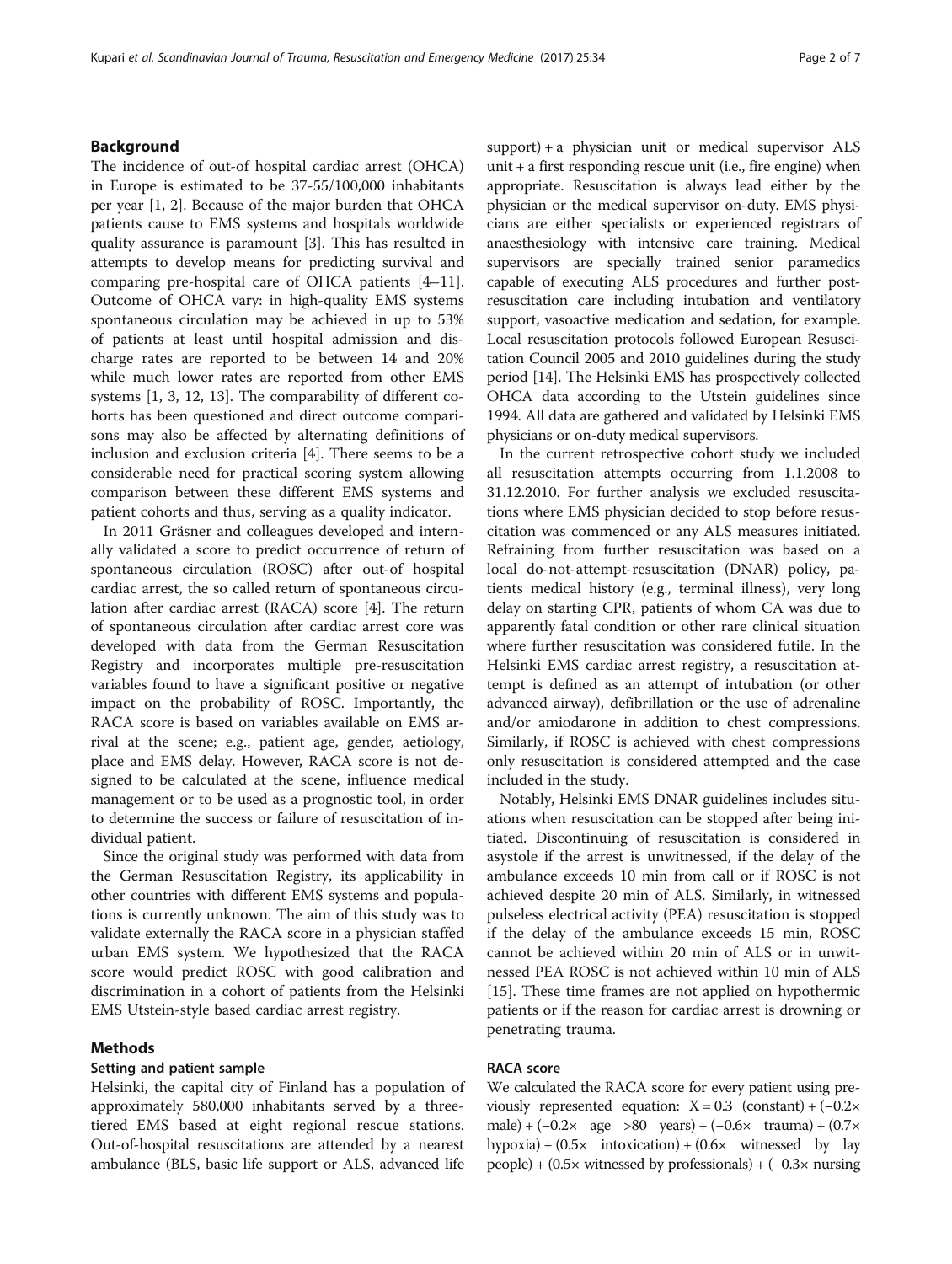home) +  $(1.2 \times$  doctors office) +  $(0.3 \times$  public place) +  $(0.5 \times$ medical institution) +  $(-0.8 \times$  PEA) +  $(-1.1 \times$  asystole) +  $(0.2 \times$ bystander  $CPR$ ) + (-0.04× minutes until EMS arrival). Probability of ROSC = $1/(1+e^{-x})$ .

In the development of the RACA score the selection of potential predictive factors was performed in a multivariate analysis approach considering available literature. For each categorical variable one condition was defined as standard category, which did not receive a specific coefficient in the model but was defined as a reference for the other conditions of the respected variable. In the original study, following conditions were defined as "standard category": female gender, age < 80 years, cardiac aetiology, non-witnessed CA, location at home and workplace, ventricular fibrillation as a primary rhythm, and no bystander CPR. Only conditions associated with a negative or positive impact on ROSC were given regression coefficients respectively, and included in the RACA score equation [[4\]](#page-6-0).

Notably, there are twenty different possible aetiologies for cardiac arrest in the Helsinki EMS cardiac arrest registry and in RACA equation there are only three (trauma, hypoxia, intoxication). From the twenty possible aetiologies the physician chooses the most probable reason for the cardiac arrest based on clinical findings and patient pre-arrest symptoms on the scene. For this study the following aetiologies found in the Helsinki EMS cardiac arrest registry were included in the RACA category hypoxia: drowning, suffocation, carbon monoxide poisoning, worsening of asthma/chronic obstructive pulmonary disease (COPD), pneumonia and pulmonary embolism. If the presumed aetiology data was missing, the RACA "other" category was used, as in the Helsinki cardiac arrest registry the aetiology of OHCA is presumed to be of cardiac origin unless otherwise stated. Accordingly, the RACA "other" category was also used for all aetiologies other than "trauma", "hypoxia" or "intoxication", which are included in the RACA score equation. For example, cardiac arrests with presumable aetiology of non-traumatic bleeding or cerebrovascular disorder were categorised as "other" as those are not included in the RACA score equation. "Trauma" and "intoxication" as aetiologies for OHCA are found as such in the Helsinki EMS cardiac arrest registry. The Helsinki registry summarizes all medical locations and does not include data required for the RACA score, i.e., "nursing home", "doctor's office" or "medical institution". Thus for this study the exact location of these attempts were identified from EMS case notes.

#### Primary and secondary outcomes

Primary outcome was of ROSC, defined as palpable pulse at any point during resuscitation for over 30 s.

# Statistical analysis and research permit

Data were analyzed using SPSS version 19.0 (SPSS, Chigaco, Ill., USA). Results are presented as frequencies and percentages or medians (interquartile range). We assessed calibration by comparing observed against predicted ROSC rates by using Hosmer-Lemeshow C test (goodness-of-fit). Expected probabilities of ROSC were calculated using equation of the German study [[3](#page-6-0)] as illustrated above. Discrimination was examined by calculation of the area under receiver operating characteristic (ROC) curve. Area under the curve is presented with 95% confidence intervals. The study plan was approved by the Institutional Review Board of the Helsinki University Hospital. Informed consent was waived due to the retrospective setting of the study.

#### Results

After exclusions a total of 680 patients were included in the study and ROSC was achieved in 340 resuscitations (50%). The total incidence of attempted resuscitations was 39/100,000 inhabitants per year. In 377 (36%) cases resuscitation was not attempted and these were excluded from the study.

# Outcome

Baseline characteristics and ROSC rates for different subgroups of patients are presented in Table [1](#page-3-0). Primary rhythm was shockable in 275 (40%) of all patients. There were over twice as many male (70%) CA patients as compared to female (30%), but no significant difference on ROSC rates between genders was found (male 48% vs. female 54%,  $p = 0.132$ ). In this study, the age group >80 years was not associated with significantly lower chance of ROSC (age >80 years 48% vs. age <80 years 49%,  $p = 0.91$ ).

# RACA score

The RACA score was higher in patients with ROSC (0.62 [0.46–0.69] than in those without (0.46 [0.36– 0.57]) ( $p < 0.001$ ). For the entire study population RACA score showed moderate discrimination (AUC 0.71, CI 0.67–0.75) for predicting ROSC (Fig. [1](#page-3-0)). Predicted ROSC rate in the whole sample was 52% while observed ROSC rate was 50% (CI 46–54). The mean predicted ROSC rate for the 275 resuscitations with shockable initial rhythm was 66% and ROSC was achieved in 67% (CI 61–73) of the patients. For patients with a nonshockable rhythm results were 43% vs. 38% (CI 33–42), respectively (Fig. [2\)](#page-3-0). Observed and predicted ROSC with the RACA indicated reasonable calibration overall ( $p = 0.30$ ), with better calibration in patients with a shockable initial rhythm ( $p = 0.75$ ) than with a nonshockable rhythm  $(p = 0.04)$ . Concordance between observed and predicted ROSC rates divided into deciles are shown in Fig. [3.](#page-4-0) In the whole study population RACA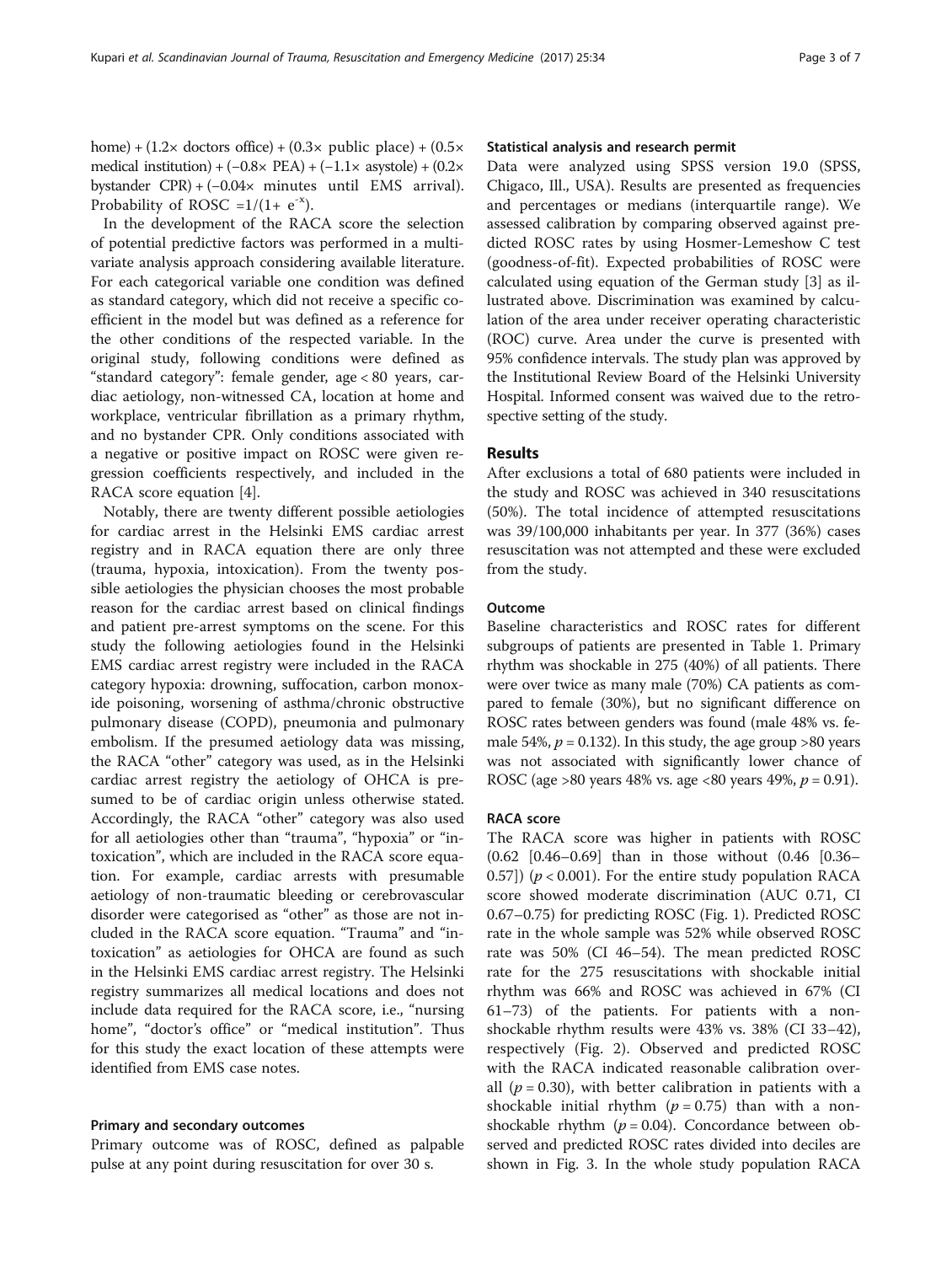score tended to overestimate ROSC rates in general while observed ROSC rates were markedly higher in the two highest deciles. Similarly, the score underestimated ROSC rates in the highest deciles in both shockable and nonshockable rhythms but for non-shockable rhythms outcome tended to be worse than predicted.

No difference between observed and predicted ROSC rates in resuscitations attended by a specialist (50% vs 53%, CI 45–55) or registrar (55% vs 53%, CI 48–62) was found, but rates were lower than predicted in resuscitations lead by a medical supervisor (36% vs 49%, CI 25– 47). The use of adrenalin was associated with lower than predicted ROSC rate (41% vs 50%, CI 37–45). We found no influence whether ALS unit delay was over (44% vs 48%, CI 39–50) or under (54% vs 55%, CI 49–59) median time or if rescue unit was the first responder (49% vs 51%, CI 38–61) or not (50% vs 52%, CI 46–54).



<span id="page-3-0"></span>subgroups

|                     | All patients ( $N = 680$ ) | ROSC $(N = 340)$ | P-value |
|---------------------|----------------------------|------------------|---------|
| Demographics        |                            |                  |         |
| Age, yrs            |                            |                  |         |
| Median              | $62(53 - 73)$              | $62(55 - 73)$    | 0.80    |
| < 40                | 70 (10%)                   | 31 (44%)         | 0.85    |
| $40 - 49$           | 63 (9%)                    | 30 (48%)         |         |
| $50 - 59$           | 128 (19%)                  | 65 (51%)         |         |
| $60 - 69$           | 196 (29%)                  | 106 (54%)        |         |
| 70-79               | 123 (18%)                  | 59 (48%)         |         |
| $80 - 89$           | 81 (12%)                   | 40 (49%)         |         |
| $90+$               | 19 (3%)                    | 9 (47%)          |         |
| Gender              |                            |                  | 0.132   |
| Female              | 204 (30%)                  | 111 (54%)        |         |
| Male                | 476 (70%)                  | 229 (48%)        |         |
| Initial rhythm      |                            |                  | < 0.001 |
| VF                  | 264 (39%)                  | 175 (66%)        |         |
| VT                  | 11 (2%)                    | 9 (82%)          |         |
| Asystole            | 152 (22%)                  | 35 (23%)         |         |
| PEA                 | 247 (36%)                  | 115 (47%)        |         |
| Unknown             | 6 (1%)                     | 6 (100%)         |         |
| Witnessed           |                            |                  | 0.045   |
| None                | 104 (15%)                  | 41 (39%)         |         |
| Lay person          | 421 (62%)                  | 214 (51%)        |         |
| Professional        | 155 (23%)                  | 85 (55%)         |         |
| Bystander CPR       | 341 (50%)                  | 186 (55%)        | 0.017   |
|                     | 339 (50%)                  | 154 (45%)        |         |
| Location            |                            |                  | < 0.001 |
| Home                | 344 (51%)                  | 147 (43%)        |         |
| Ambulance           | 24 (4%)                    | 15 (63%)         |         |
| Workplace           | 21 (3%)                    | 16 (76%)         |         |
| Doctors office      | 8(1%)                      | 7 (88%)          |         |
| Medical institution | 13 (2%)                    | 8 (62%)          |         |
| Nursing Home        | 13 (2%)                    | 5 (38%)          |         |
| Public place        | 257 (38%)                  | 142 (55%)        |         |
| Aetiology           |                            |                  | < 0.001 |
| Cardial             | 405 (60%)                  | 228 (56%)        |         |
| Trauma              | 15 (2%)                    | 8 (53%)          |         |
| Hypoxia             | 55 (8%)                    | 33 (60%)         |         |
| Intoxication        | 32 (5%)                    | 15 (47%)         |         |
| Other               | 173 (25%)                  | 56 (32%)         |         |

Categorical data are shown as counts with percentages in parenthesis and continuous data as medians with 25th and 75th interquartile range points in parenthesis

VF ventricular fibrillation, VT ventricular tachycardia, PEA pulseless electrical activity, CPR cardiopulmonary resuscitation

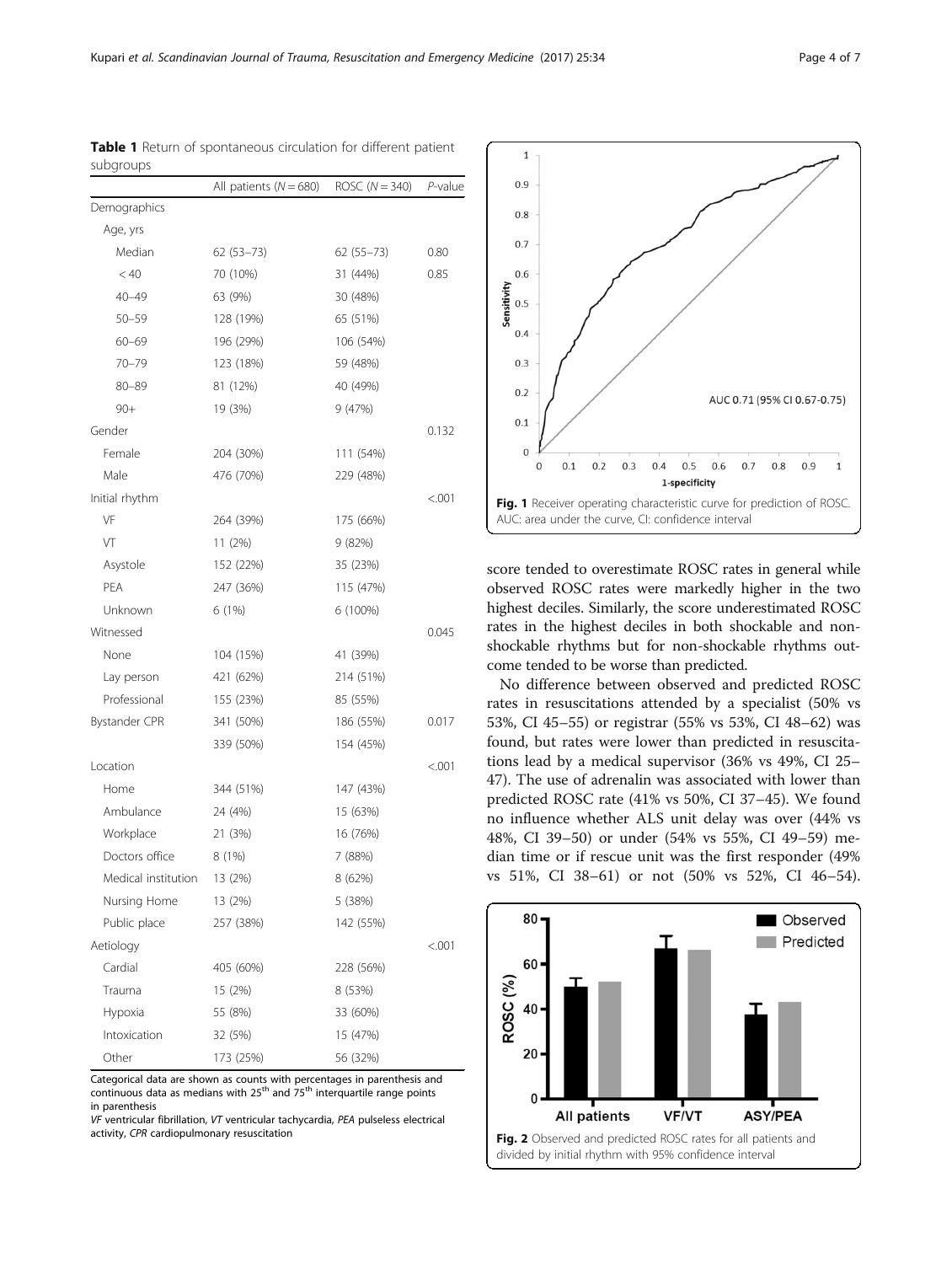<span id="page-4-0"></span>

Observed and predicted ROSC rates for subgroups of patients are shown in Table 2.

# **Discussion**

In this study, we validated RACA score externally in a physician staffed urban EMS system and found good overall calibration and moderate discrimination. We did, however, find that the score had suboptimal calibration in patients with non-shockable primary rhythm. To the best of our knowledge, this is the first study externally that validates the RACA score in an EMS system.

Developing a practical severity-of-illness scoring system for out-of-hospital cardiac arrest patients would allow patient heterogeneity adjustment and measurement of quality of care in analogy to commonly used severity of illness scoring systems such as APACHE (Acute Physiology and Chronic Health Evaluation) and SAPS (Simplified Acute Physiology Score) developed for the similar purposes for the general intensive care unit population [\[16](#page-6-0), [17](#page-6-0)]. This would allow comparisons between different EMS systems and patient cohorts as baseline factors affecting outcome would be taken into account. However, scoring system updates are also often required, as performance of the score tends to deteriorate over time due to changes in casemix and patient management. This is common practise in the use of severity of illness scores in intensive care, where the commonly used APACHE IV and SAPS III scores have reached their third and fourth generation, respectively [[18\]](#page-6-0). The RACA score was developed in 2011 based on prospectively registered data from patients treated between 1998 and 2008, and may indeed benefit from a recalibration in the future or with more recent data. For example, failure of prehospital ROSC with ongoing CPR on admission is considered as a negative outcome [\[4](#page-6-0)]. Developments of OHCA management include extracorporeal membrane oxygenation (E-CPR) and out- and in-hospital transfers with ongoing (mechanical) CPR to the cardiac catheterization laboratory for intra-arrest interventions [[19\]](#page-6-0). It is highly likely that such changes will influence the accuracy of the RACA score.

The purpose of the RACA score was to derive a score enabling prediction of initial resuscitation success

Table 2 Observed and predicted ROSC rates for different patient subgroups

| Factor                         | Patients (n) | Observed ROSC (95% CI;%) | Predicted ROSC (%) | Impact   |
|--------------------------------|--------------|--------------------------|--------------------|----------|
| Team leader                    |              |                          |                    |          |
| Specialist                     | 392          | 50.3 (45.4-55.3)         | 52.6               | Neutral  |
| Registrar                      | 210          | 54.8 (48.1-61.5)         | 52.7               | Neutral  |
| Medical supervisor             | 78           | 35.9 (25.2-46.6)         | 49.1               | Negative |
| Primary rhythm                 |              |                          |                    |          |
| VF/VT                          | 275          | 66.9 (61.3-72.5)         | 65.8               | Neutral  |
| PEA/Asystole                   | 399          | 37.6 (32.8-42.4)         | 43.4               | Negative |
| Rescue unit as first responder |              |                          |                    |          |
| Yes                            | 69           | 49.3 (37.5-61.1)         | 50.9               | Neutral  |
| No                             | 611          | $50.1 (46.1 - 54.1)$     | 52.4               | Neutral  |
| Delay to ALS unit              |              |                          |                    |          |
| $<$ median                     | 389          | 54.2 (49.2-59.1)         | 55.1               | Neutral  |
| $>$ median                     | 291          | 44.3 (38.6-50.0)         | 48.4               | Neutral  |
| Adrenaline                     |              |                          |                    |          |
| Yes                            | 513          | 41.1 (36.8-45.3)         | 50.2               | Negative |
| No                             | 167          | 77.2 (70.8-83.6)         | 58.5               | Positive |

VF ventricular fibrillation, VT ventricular tachycardia, PEA pulseless electrical activity, CPR cardiopulmonary resuscitation, ALS advanced life support, ROSC return of spontaneous circulation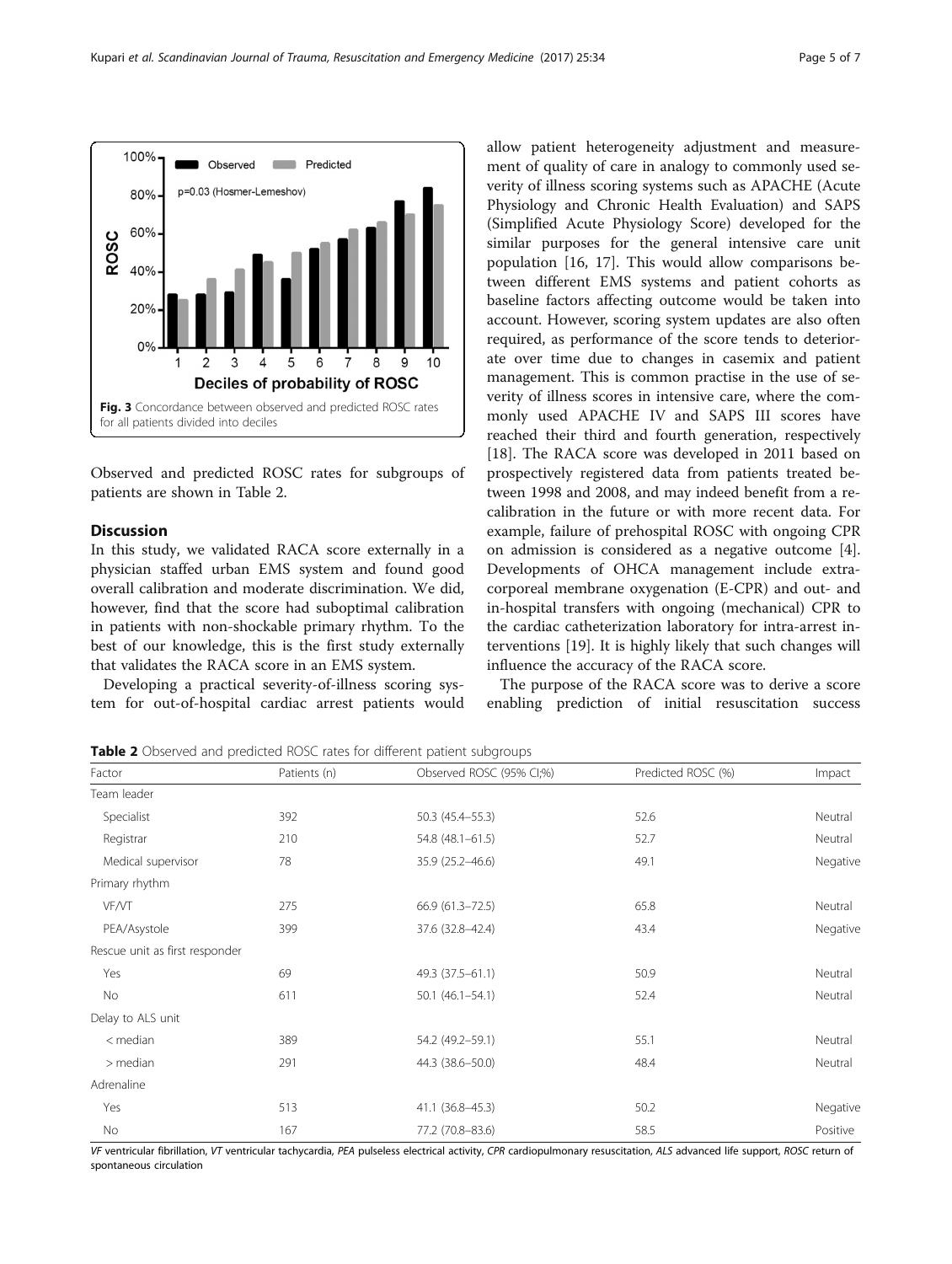adjusted to different conditions, using data available on EMS arrival at the scene [[4\]](#page-6-0). External validation of such score in other population is necessary before prediction model can be used more widely, as the model reflects the risk of a patient in the system and population in which it was developed. The original study by Gräsner et al. was based on data from German Resuscitation Registry and its applicability has only been tested in a German populations and EMS systems [[4\]](#page-6-0). However, transferring RACA score to another country with different population and EMS system might affect the performance and generalizability of the score.

Compared with the original study by Gräsner et al. [\[4](#page-6-0)] our cohort was different in terms of primary rhythm (ventricular fibrillation (VF) 28% vs 39%, pulseless electrical activity (PEA) 11% vs 36%, asystole (ASY) 46% vs 22%), non-witnessed CA (41% vs 15%), bystander cardiopulmonary resuscitation (CPR) (15% vs 50%) and ROSC rate (44% vs 50%). Nonetheless, we found a similar performance of the RACA score in terms of discrimination (AUC 0.73 vs. 0.71) supporting the generalizability of the score. Overall, observed ROSC rates corresponded well with predicted rates from the RACA score and especially well within the shockable rhythm -subgroup. In patients with a non-shockable primary rhythm the score showed poor calibration. One reason for this could be the donot-attempt resuscitation (DNAR) practice of Helsinki EMS, limiting of both the number of resuscitation attempts included in this study and the duration of resuscitation attempts -especially in non-shockable rhythms [\[15](#page-6-0)]. This most likely reduces the ROSC rate in our population as in the original study by Gräsner et al. there was a ROSC rate of approximately 35% in patients with EMS delay of 20 min or more from the onset of CA –situation where resuscitation would be stopped for non-shockable rhythms according to Helsinki EMS DNAR practice [\[4\]](#page-6-0). A previously published study showed unpredicted survivors especially among patients with unwitnessed asystole when the Helsinki EMS DNAR practice was followed -although, the prognosis in this subgroup seems very poor in general [[15](#page-6-0)]. This might to some extent explain poor calibration found in this subgroup.

The RACA score has been used in German studies since its development. In a previously published study RACA score was used to compare predicted and observed non-traumatic out-of-hospital cardiac arrest ROSC rates over three 5-year time periods in the EMS of Bonn, Germany, showing lower than observed ROSC rates in all time periods [\[20](#page-6-0)]. It was also used in another German study to compare ROSC rates in out-of-hospital cardiac arrest patients with difficult or unsuccessful intubations where predicted and observed ROSC rates were similar in the group of difficult intubations, while the unsuccessful intubation group had lower than predicted ROSC rates

[[21](#page-6-0)]. ROSC rate was higher than predicted by the RACA score in a study comparing seven different centres in Germany when used as one part of EMS quality assessment [[22](#page-6-0)]. In general, RACA score has showed slight tendency to underestimate rather than overestimate ROSC rates in German cohorts, whereas in our study it rather tended to overestimate ROSC rates –except in patients with high probability of ROSC.

We found no influence between observed and predicted ROSC rates in resuscitations lead by specialist or registrar as was the case in the original study between different specialties of the physician. Similarly, there was no influence whether first responder was rescue unit or not, or if delay of the ALS unit was over vs. under median time. However, we found a negative impact on resuscitations lead by a medical supervisor. This might partly be due to the fact there being two persons less on scene as opposed to resuscitations attended by a physician staffed unit. Furthermore, in comparison with EMS physicians, medical supervisors had more limited exposure and experience regarding ALS procedures and cardiac arrest patients in overall. During the study period, medical supervisors attended to 78 OHCA patients compared to 602 EMS physician lead resuscitations, as shown in Table [2](#page-4-0). There was also a negative impact on adrenaline use during resuscitation, which could be explained by the lower than expected ROSC rates in patients with nonshockable rhythms. Similarly, the positive impact on not using adrenaline is most likely explained by the high prevalence of shockable rhythm in our cohort as ROSC is often achieved by defibrillation only -supported by high ROSC rate of 77% in this subgroup.

There are some limitations of our study. Firstly, as a principle, all OHCAs in the Helsinki cardiac arrest registry are presumed as of cardiac origin unless otherwise stated, and in this study "other" category was used accordingly, as only "intoxication", "trauma" and "hypoxia" have significant impact on the probability of ROSC in RACA score equation. Some selection bias due to incorrect presumed aetiology cannot, however, be ruled out.

Secondly, the duration of each resuscitation was not observed although it may have impact on the probability of ROSC. This may be highlighted when comparing EMS systems using different protocols in regards to cessation of a resuscitation attempt. However, this variable is not included in the RACA score equation and was therefore out of scope in this study.

# Conclusions

This study conducted in one urban EMS system found a good overall calibration and moderate discrimination of the RACA score suggesting external validity of the score. Calibration was better in patients with a shockable rhythm and suboptimal in patients with non-shockable